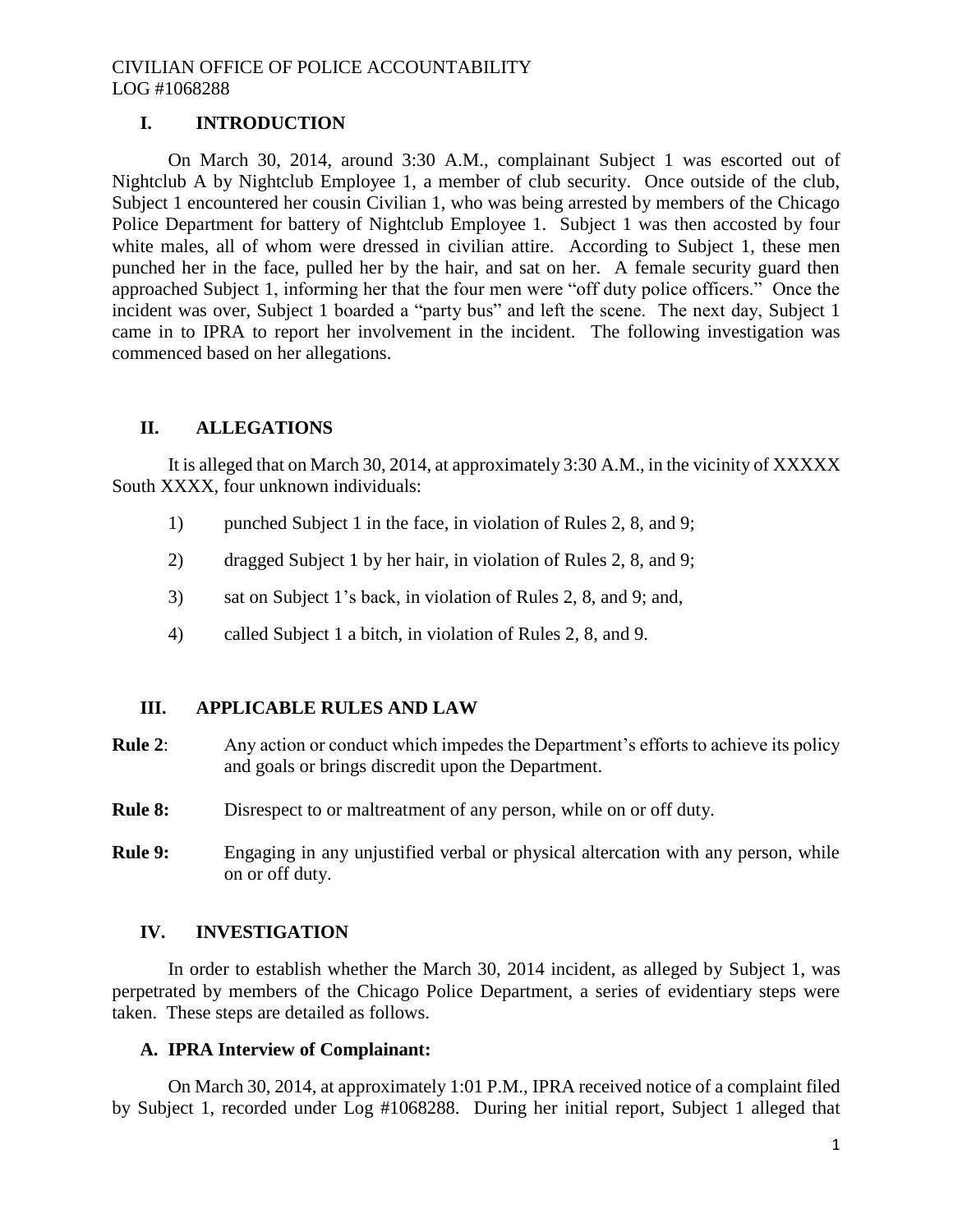"several 'off-duty officers' in casual dress, struck her on the face, dragged her, sat on her back and stated 'Beat that bitch ass.'" An interview with Subject 1 was scheduled for the next day, March 31, 2014 at noon.

Subject 1 arrived at the IPRA offices on March 31, 2014, at which point an audio recorded interview was conducted. During this interview, Subject 1 elaborated on the details of the March 30, 2014 incident. On that date, at approximately 3:00 A.M., Subject 1 attempted to collect her coat from the coat check at Nightclub A. Subject 1 was informed that her coat had gone missing, at which point an altercation broke out between Subject 1 and Nightclub A staff. During this altercation, Subject 1 was escorted out of the club by an individual she described as a husky, 6'1" black male, who was wearing security clothing. Once outside of the club, Subject 1 encountered her cousin, Civilian 1, who appeared to have been injured. When Subject 1 asked her cousin what happened, Civilian 1 indicated that he had been "jumped" by the police. Subsequent to this conversation, Subject 1 was accosted by four white males, all of whom were dressed in "casual clothes" and not security uniforms.

According to Subject 1, one of these men punched her in the face, while the others jumped on her and dragged her by the hair. One of the men also sat on Subject 1. During this encounter, one of the officers instructed the others to "beat that bitch ass." At some point during the morning of the incident, Subject 1 also observed these men place Civilian 1 in a marked police vehicle. After this occurred, a female security official informed Subject 1 that the four men were off duty police officers. Subject 1 also claims to have observed these men escort Civilian 1 into a marked Chicago Police Department vehicle, but she did not see any of the four men driving a police vehicle. Additionally, Subject 1 had no memory of any of the four men wearing a police star or nametag, nor did she recall any of the men identifying themselves as police officers. However, Subject 1 herself was not placed under arrest, and instead left the scene via a "party bus." As a result of the incident, Subject 1 suffered a broken lip, bump to her forehead, as well as several bruises and scratches. Subject 1 sought treatment for these injuries at Hospital A; the medical records pertaining to this visit are discussed *infra*. (Attachment 9).

# **B. IPRA Interviews of Witnesses:**

# **1. Nightclub Manager 1**

On July 23, 2014, IPRA made contact with one Nightclub Manager 1, a manager at Nightclub A. According to Nightclub Manager 1, the cameras outside of the club would have been non-functional at the time of the March 30, 2014 incident, and cameras inside the club are limited by a 10-day retention period. Nightclub Manager 1 was able to verify that Subject 1 was escorted out of the club by Nightclub Employee 1, who was working as a club security official that evening. Club security staff would be identifiable by their uniform shirts, which Nightclub Manager 1 indicated have the words "security" and "staff" prominently displayed. Additionally, Nightclub Manager 1 noted that Nightclub Employee 1 was not an employee of the Chicago Police Department. With regard to activities that took place outside of the club, Nightclub Manager 1 noted that the club parking area is managed by Parking Service A. (Attachment 33)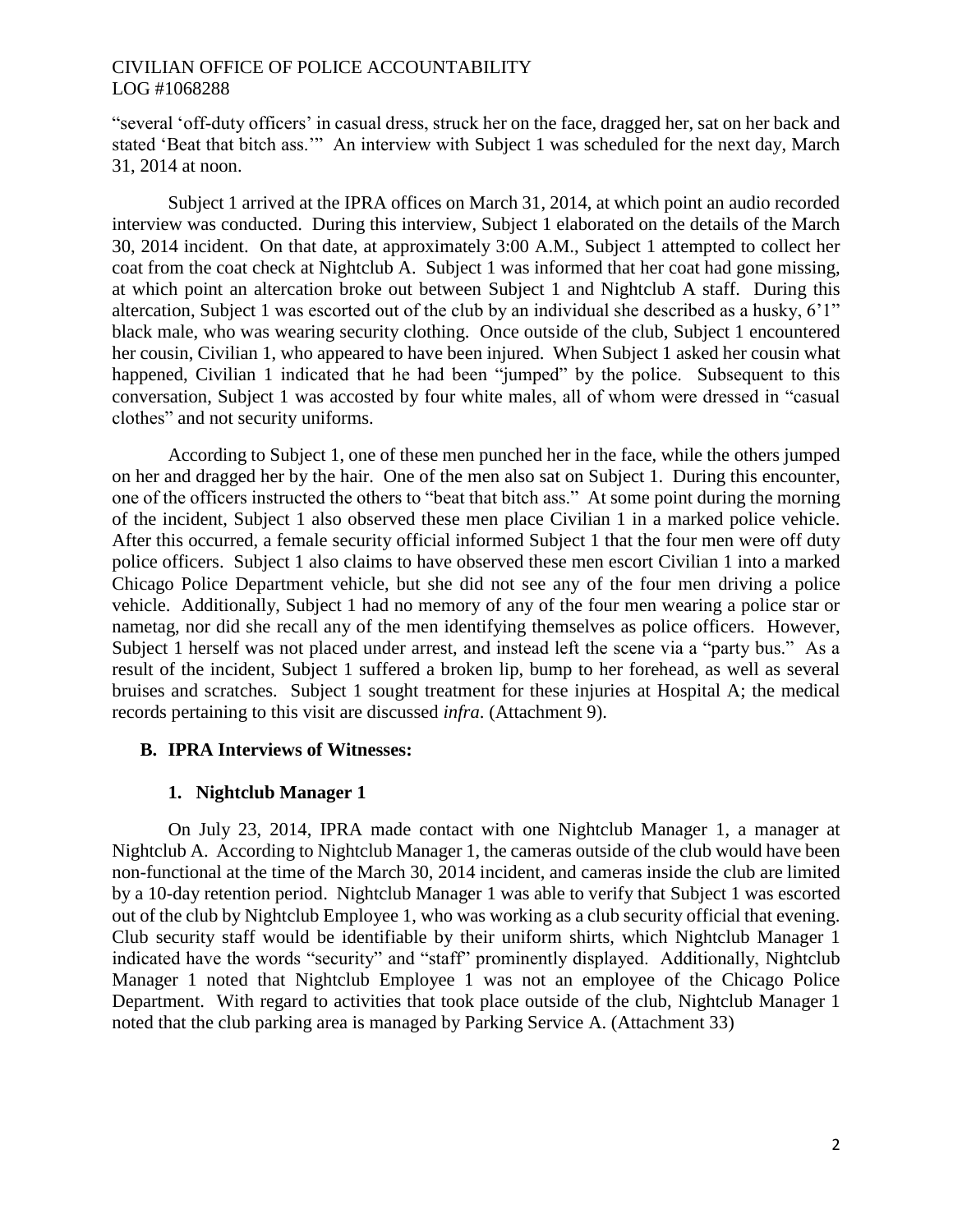### **2. Parking Service Owner 1**

As the parking area outside of Nightclub A is overseen by Parking Service A, IPRA made contact with the owner of this agency on July 20, 2014. At that time, Parking Service Owner 1 indicated that his company is responsible for the maintenance of Nightclub A's parking lot, and that he does not have law enforcement officers working at that location. Parking Service Owner 1 also noted that the security cameras for this lot were nonfunctional at the time of the March 30, 2014 incident. (Attachment 33)

#### **3. Officer A**

In the Original Case Incident Report for RD #XXXXXXXX, Beat XXXX was recorded as responding to a call for service at Nightclub A, as well as conducting the arrest of Civilian 1. To determine whether the officers from Beat XXXX witnessed the alleged misconduct, these officers were brought in for interviews. On November 17, 2017, Officer A was interviewed, at which time he indicated that he did not recall arresting Civilian 1. Importantly, Officer A noted that while working in District 005, he had responded to calls for service at Nightclub A more than 100 times. While some arrestees stood out in Officer A's memory, Officer A could not recall anything specific about Civilian 1. When asked whether he recalled interacting with Subject 1 at the time of the alleged incident, Officer A indicated that he did not.

With regard to the security staff at Nightclub A, Officer A noted that these employees always wore uniforms with the word "security" prominently displayed. According to Officer A, there were times when such staff would assist with arrests, but he did not know if off-duty police officers worked as club security. Moreover, when asked whether he recalled seeing four white off-duty officers at the time of the incident, Officer A could not recall seeing more than one or two white officers during any of the arrests he had ever conducted at Nightclub A. As Officer A mentioned that he had never seen an initiation report regarding this incident, Officer A was afforded an opportunity to read this report. Considering the allegations made by Subject 1, Officer A suggested that he would have remembered such a remarkable incident, but that he had no memory of a woman being beaten outside of Nightclub A. Officer A also emphasized that had he observed officers involved in such an incident, he would have attempted to stop it and reported the incident to a supervisor. (Attachment 31)

#### **4. Officer B**

During his November 17, 2017 interview, Officer A confirmed that he responded to Nightclub A on March 30, 2014, accompanied by his partner Officer B. On December 8, 2017, Officer B came into COPA headquarters to recount his involvement in the March 30, 2014 incident. Officer B was able to recall having responded to Nightclub A over 100 times during his service in the 5<sup>th</sup> District, but he did not specifically recall having arrested Civilian 1. On some evenings, Officer B would respond to Nightclub A several different times, often for battery and assault related charges. During his responses to Nightclub A, Officer B would typically interact with members of club security, who would be identifiable by their security clothing. However, Officer B emphasized that he and his partner, Officer A, would not involve club security in effectuating arrests.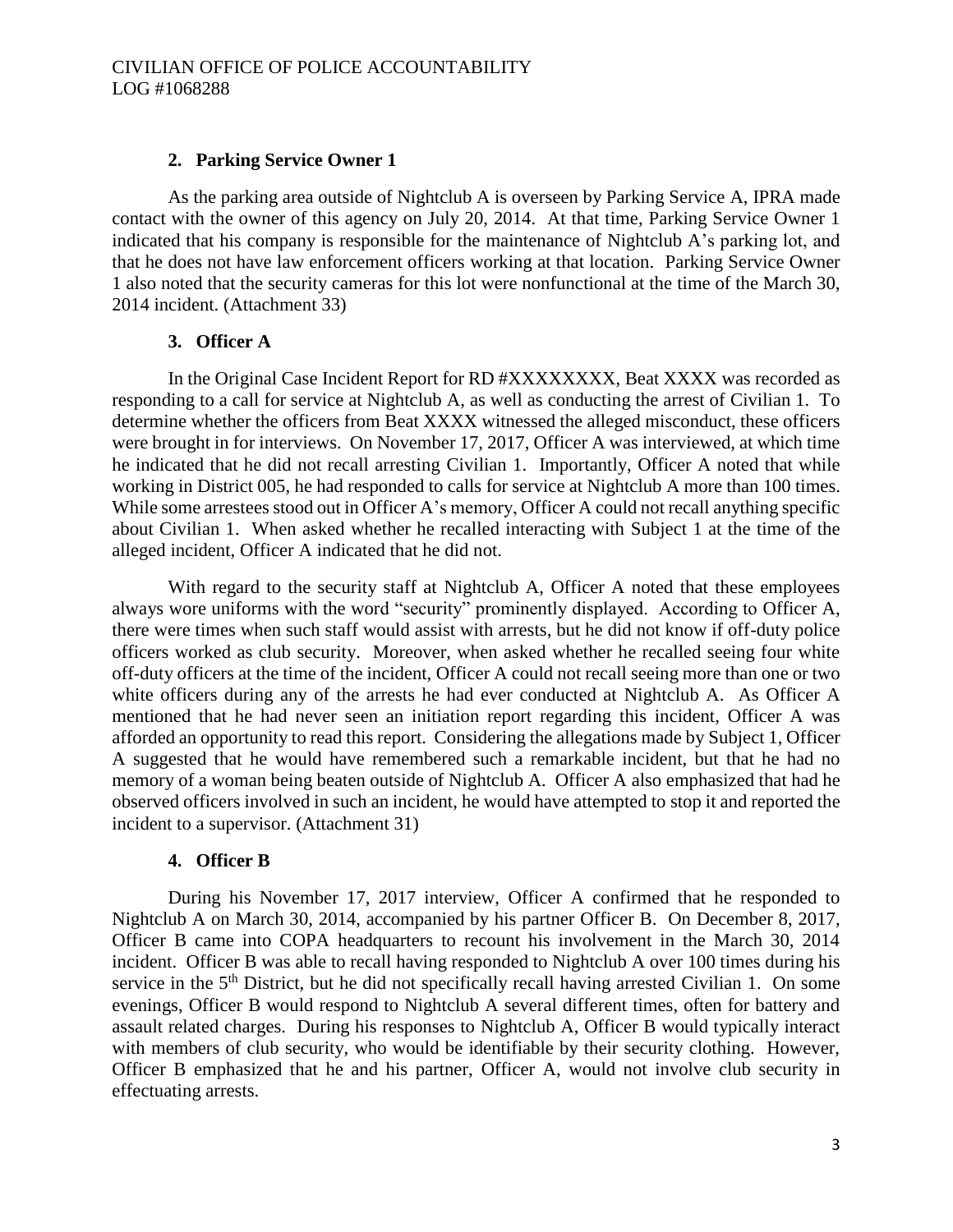Officer B did acknowledge that Nightclub A was a regular stop for "party buses," which he described as charter vehicles holding 20-30 passengers at a time. As Nightclub A was a BYOB establishment, these buses would typically carry alcohol on board. When asked, Officer B indicated that he had no recollection of interacting with Subject 1, nor did he recall four white officers at Nightclub A on March 30, 2014. Upon review of the initiation report concerning this complaint, Officer B maintained that he did not recall interacting with Subject 1, nor did he recall discussing the incident with the author of the initiation report. While Officer B could not recall Subject 1 complaining about police treatment, he indicated that he would have requested for a supervisor to handle such a complaint. (Attachment 32)

## **C. Documentary Evidence**

## **1. Initiation Report for Log #1068288**

On March 30, 2014, Sergeant A of District 010 drafted an initiation report regarding an incident that occurred at Nightclub A, involving complainant Subject 1. According to this report, this incident took place on March 30, 2014 at approximately 3:30 A.M. At that time, Chicago Police officers were on scene to arrest Civilian 1, recorded under RD #XXXXXXX. While Civilian 1 was being arrested, Subject 1 alleged that she was beat up by four male, civilian dressed, off duty officers. Specifically, one of the men hit Subject 1 in the face, one dragged her six feet, one handcuffed her, and one sat on her. At some point during this encounter, one of the men shouted "beat that bitch ass!" Sergeant A reported that Beats XXXX, XXX, and XXXX were on scene for the arrest of Civilian 1. (Attachment 4)

## **2. Chicago Police Department Arrest Report CB #XXXXXXX**

According to Subject 1, her cousin Civilian 1 was arrested by Chicago Police officers on the evening of the incident. This arrest is recorded under CB #XXXXXXX, relevant to RD #XXXXXXX. This report notes that Civilian 1 was placed under arrest on March 30, 2014, at approximately 3:00 A.M; basis of arrest is listed as the battery of Nightclub Employee 1. From the narrative of this report, Civilian 1 punched Nightclub Employee 1 in the back of the head while exiting Nightclub A. Civilian 1 was then held by security until police were able to arrive on scene. Arresting officers, from Beat XXXX, are listed as Officer B and Officer A. (Attachment 5)

### **3. Original Case Incident Report for RD #XXXXXXX**

An Original Case Incident Report was drafted in relation to a battery that occurred at Nightclub A on March 30, 2014. According to this report, Nightclub Employee 1, a security guard at Nightclub A, was attempting to break up a fight on site, during which time he was punched in the head by Civilian 1. Nightclub Employee 1 then detained Civilian 1 until officers were able to report to the scene. (Attachment 6)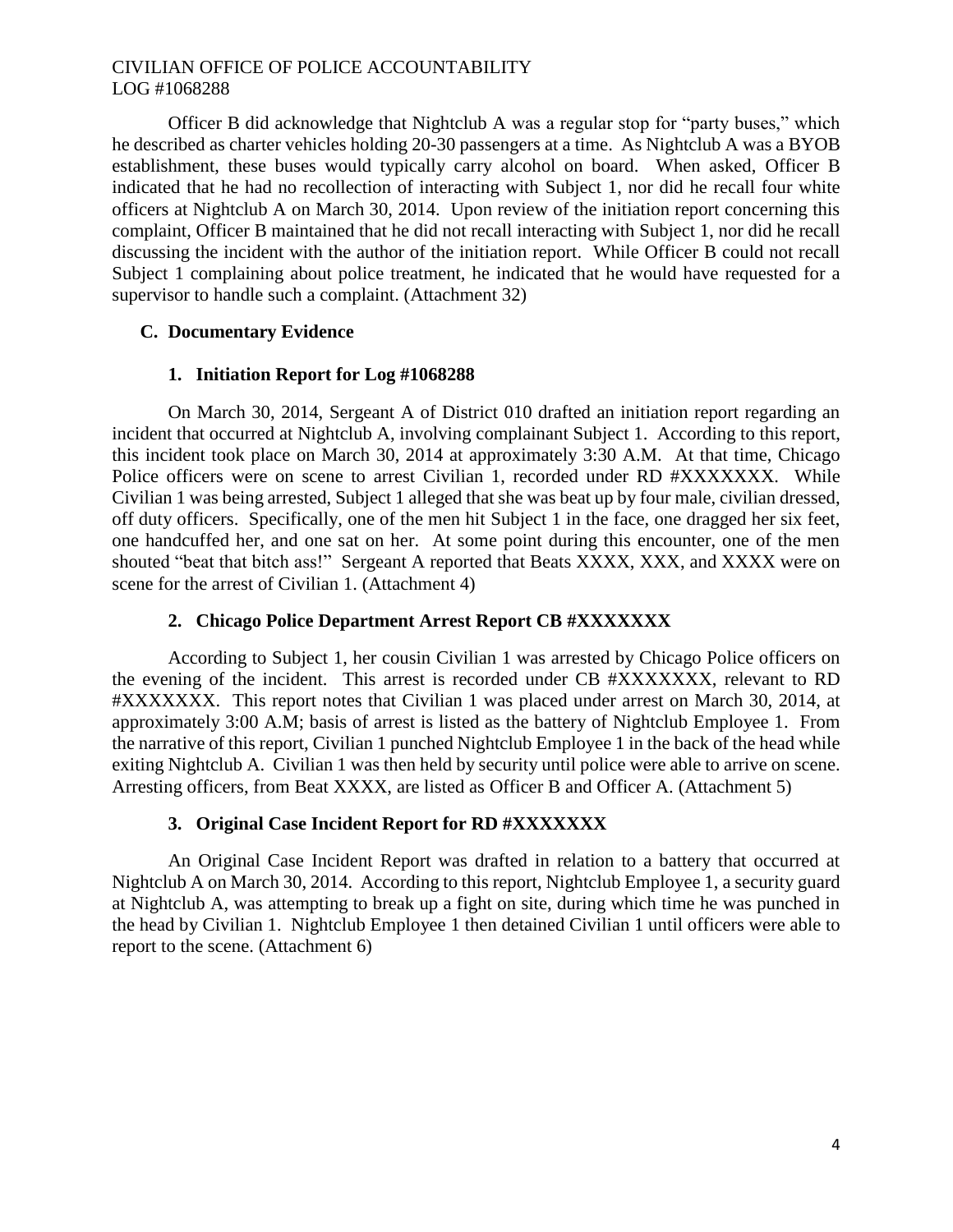## **4. Chicago Police Department Event Query for Event #1408901851**

Call to OEMC on March 30, 2014 at 3:04 A.M; report of three males being held by security for battery at XXXXX South Doty. Beat XXXX was dispatched to the scene, with Beat XXXX assigned to assist; no mention of Beat XXX is made. RD #XXXXXXX was registered to the incident. (Attachment 7)

## **5. Hospital A Medical Records of Subject 1**

The afternoon subsequent to the March 30, 2014 incident outside of Nightclub A, Subject 1 traveled to Hospital A for treatment of "swollen lip and lump on forehead." According to Subject 1, she suffered these injuries after "she was beat up by police last night during a scuffle with her cousin and the police." Subject 1 was diagnosed with a contusion to lower lip and forehead, with instructions to take ibuprofen. (Attachment 17)

## **6. Photographs of Subject 1 taken by Evidence Technician A**

In relation to Subject 1's allegations under Log 1068288, Chicago Police Department Evidence Technician A documented Subject 1's injuries on March 30, 2014. These photographs show Subject 1 with a broken lower lip, as well as a bump on her forehead. (Attachment 18)

## **7. Response from Chicago Police Department Regarding In-Car Camera**

Given that Beat XXXX conducted the arrest of Civilian 1, reported under RD #XXXXXXX, relevant in-car camera footage from this beat was requested. The Chicago Police Department responded to this request on April 3, 2014, noting that such footage was not found. (Attachment 26)

### **8. Attendance and Assignment Sheets for District 005 on March 30, 2014**

To determine the identities of officers that were assigned to assist with Event 1408901851, the relevant attendance and assignment sheets for District 005 were obtained. These records indicate that Beat XXXX, which conducted the arrest of Civilian 1, was operated by Officer A and Officer B. Assisting Beat XXXX was operated by Sergeant B, who at the time would have been the uniformed beat sergeant for Officers A and B. (Attachment 27)

### **9. Alpha Star Query Regarding Arresting Officers**

In her statement to IPRA, Subject 1 indicated that she was attacked by four white men, who assisted with the arrest of her cousin, Civilian 1. To determine whether the officers who arrested Civilian 1 matched this description, Alpha Star reports were run on both arresting officers of record. Based on these reports, both Officers B and A are black males, not white males. (Attachment 30)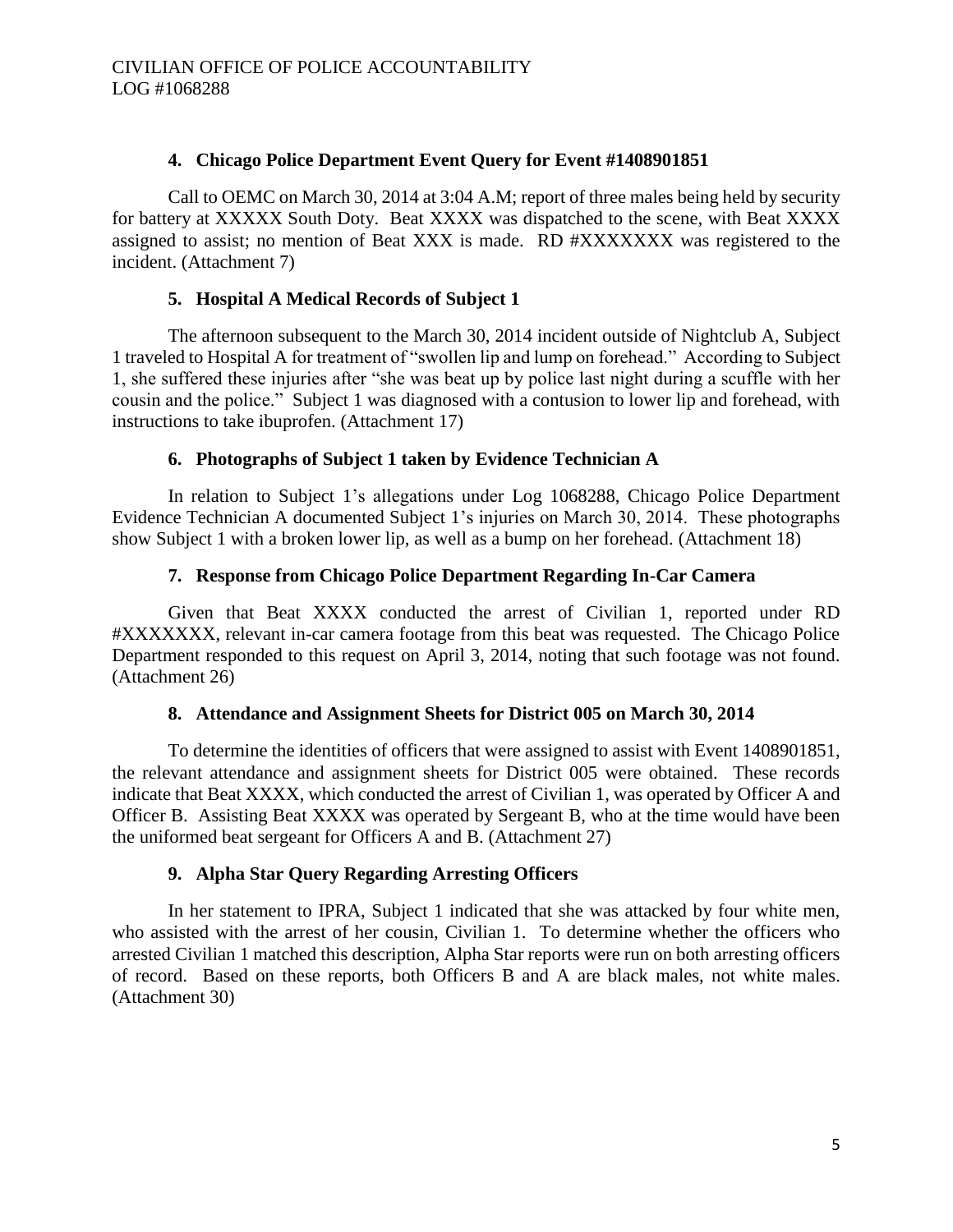### **10. Attempt to Contact Nightclub Employee 1**

In an effort to obtain a statement from Nightclub Employee 1, identified as club security during the March 30, 2014 incident, IPRA reached out to Nightclub Employee 1 on several separate occasions. On June 4, 2014, IPRA correspondence was delivered to the last known address of Nightclub Employee 1, which was not answered. A call to Nightclub Employee 1's last known telephone number was placed on June 15, 2014; no response was recorded. Finally, IPRA investigators traveled to Nightclub A on July 12, 2014, with the purpose of speaking to Nightclub Employee 1. As Nightclub Employee 1 was not at the club that date, business cards were left with club personnel. A return call from the manager of Nightclub A was received on July 23, 2014; this call is detailed earlier in the report. (Attachment 33).

## **11. Attempt to Identify Beat Listed in Initiation Report**

In the initiation report pertaining to this investigation, Beat XXXX, XXXX, and XXX are mentioned as responding to the scene. Evidence included with this report identifies the officers that worked Beats XXXX and XXXX; this evidence did not include any indication that a Beat XXX was working at the time of the incident. Specifically, the CPD Dispatch records pertaining to the arrest of Civilian 1 indicate that XXXX and XXXX were dispatched to the scene of the incident. No other beats are recorded as being dispatched to the scene. Attendance and Assignment sheets pulled for the  $5<sup>th</sup>$  District, May 30, 2014, show that XXXX and XXX were working the evening of the incident; these records do not show Beat XXX working at that time. In want of independent evidence suggesting that Beat XXX responded to Nightclub A on March 30, 2014, it is not possible to verify whether the "XXX" mentioned in the initiation report was present. (Attachment 7, 27).

Investigator

\_\_\_\_\_\_\_\_\_\_\_\_\_\_\_\_\_\_\_\_\_\_ Supervising Investigator

\_\_\_\_\_\_\_\_\_\_\_\_\_\_\_\_\_\_\_\_\_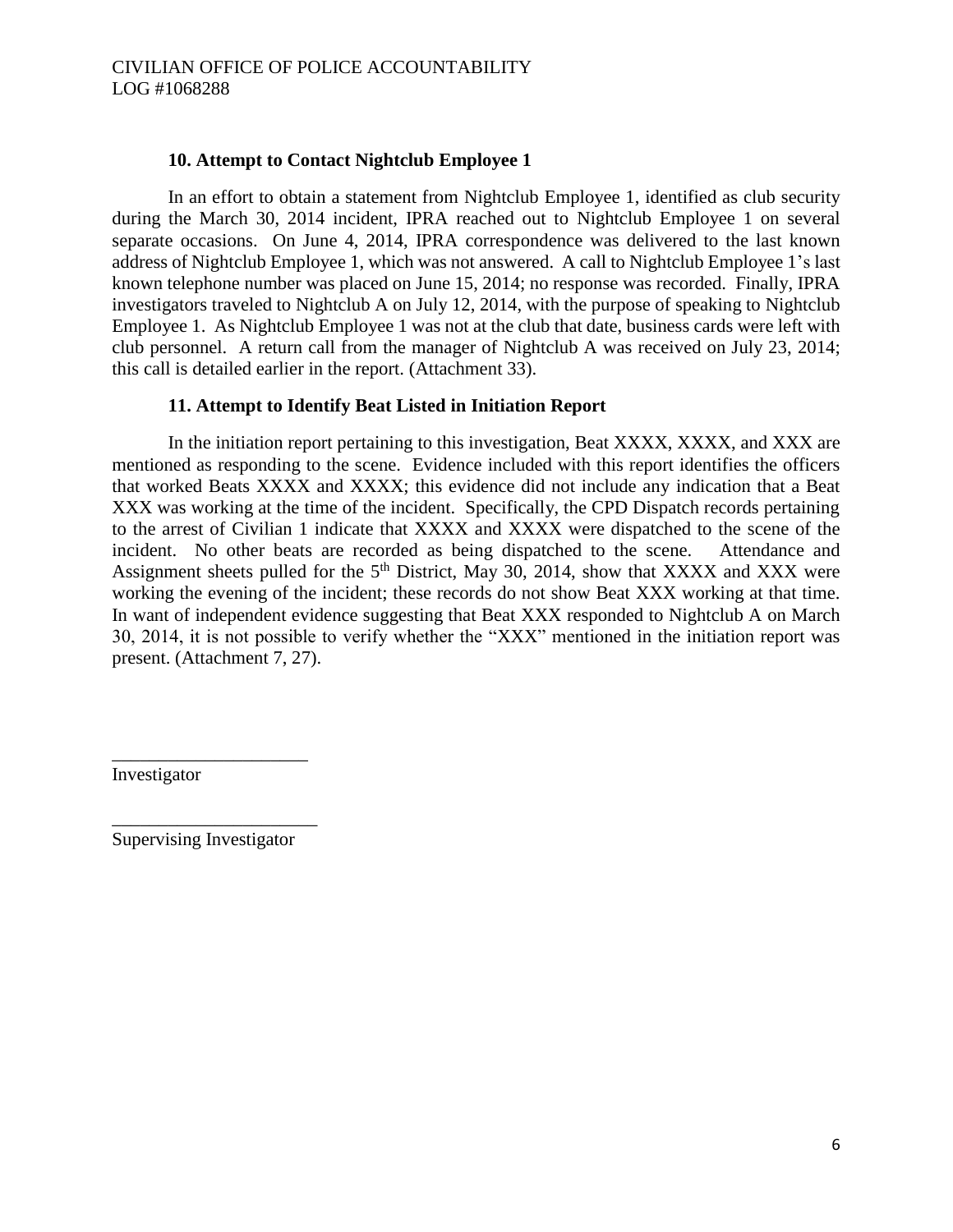## **V. ANALYSIS AND FINDINGS**

From the interview of complainant Subject 1, four allegations arose regarding the conduct of four unknown individuals on March 30, 2014. COPA's recommended finding on these allegations follows, along with COPA's basis for reaching these findings.

| Allegation $#1$ :     | It is alleged that on March 30, 2014, at approximately 3:30 A.M.,<br>in the vicinity of XXXXX South Doty, four unknown individuals<br>punched Subject 1 in the face; |
|-----------------------|----------------------------------------------------------------------------------------------------------------------------------------------------------------------|
| <b>Allegation #2:</b> | It is alleged that on March 30, 2014, at approximately 3:30 A.M.,<br>in the vicinity of XXXXX South Doty, four unknown individuals<br>dragged Subject 1 by her hair; |
| <b>Allegation #3:</b> | It is alleged that on March 30, 2014, at approximately 3:30 A.M.,<br>in the vicinity of XXXXX South Doty, four unknown individuals<br>sat on Subject 1's back;       |
| <b>Allegation #4:</b> | It is alleged that on March 30, 2014, at approximately 3:30 A.M.,<br>in the vicinity of XXXXX South Doty, four unknown individuals<br>called Subject 1 a bitch.      |

With regard to Allegations 1-4, COPA recommends a finding of **Not Sustained**. On March 31, 2014, complainant Subject 1 provided detail regarding an incident that she became involved with on March 30, 2014, around 3:30 A.M. at Nightclub A. According to Subject 1, she engaged in a verbal altercation with several employees at the club, resulting in club security escorting Subject 1 from the club. Subject 1 described this individual as a stocky, 6'1" black male, who was wearing clothing that displayed the word "Security." Upon consultation with club management, it was determined that this security official was Nightclub Employee 1; management also indicated that Nightclub Employee 1 was not employed by the Chicago Police Department. This statement was verified after consulting CPD employment records for one Nightclub Employee 1, which produced no results. Club management also confirmed that all security staff at Nightclub A wore clothing specific to their employment, with the words "security" and "staff" prominently displayed. Moreover, club management noted that the parking area adjacent to the club is managed by a separate entity, Parking Service A.

Once outside of the club, Subject 1 encountered her cousin Civilian 1, who appeared to have been physically injured. When Subject 1 asked her cousin how he had been injured, Subject 1 indicated that he had been "jumped" by the police. Subject 1 was then confronted by four white men, all of whom were dressed in civilian clothing, and none of whom were wearing clothing with "security" markings. According to Subject 1, one of these men punched her in the face, another dragged her by the hair, and one of the men sat on her. In identifying these four individuals, several facts must be taken into consideration. Club management indicated that their security staff wear specific clothing, which Subject 1 observed on the man who escorted her from the club. Management also affirms that this individual, Nightclub Employee 1, is an employee of the club.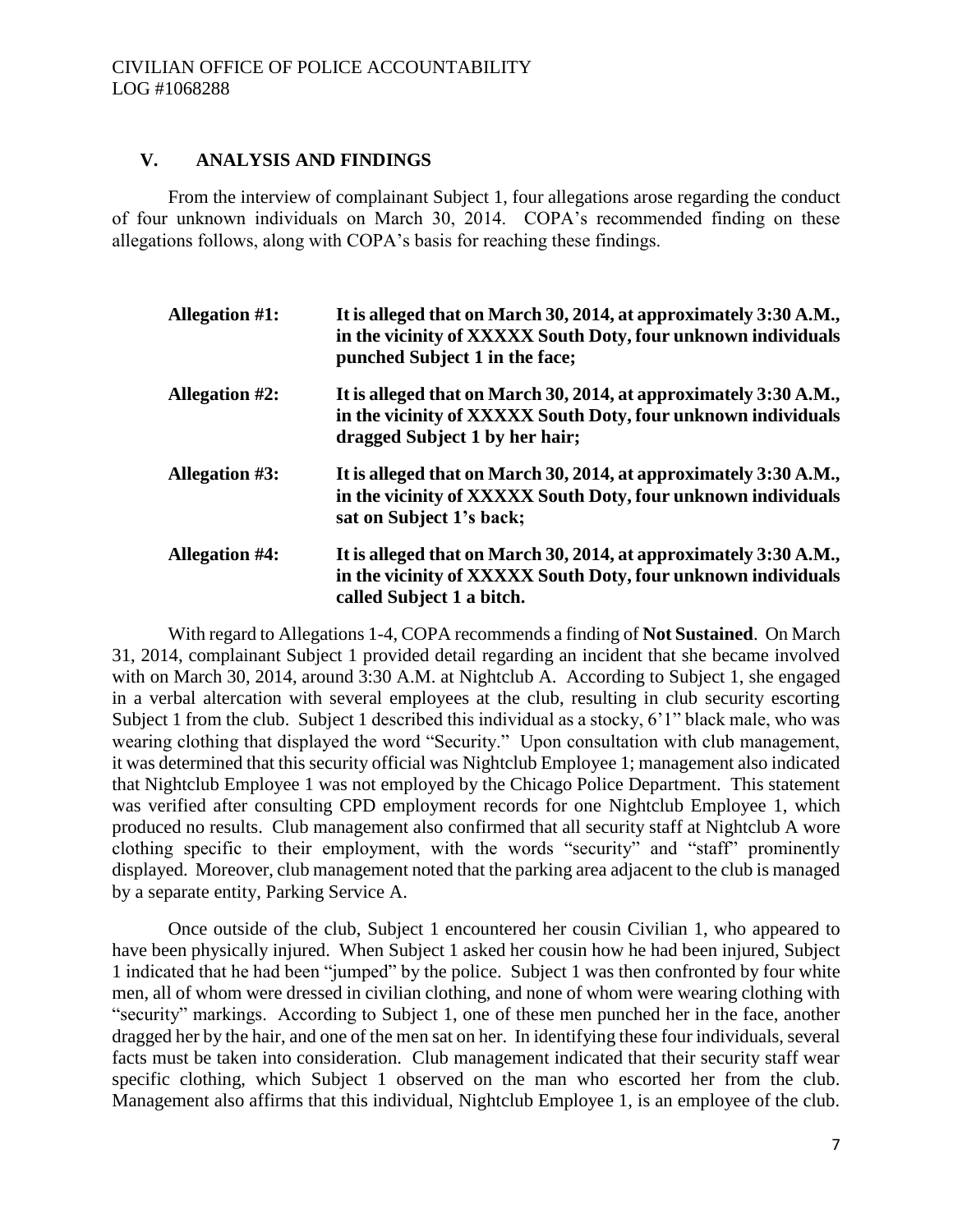Subject 1 goes on to note that she encountered four people outside the club, none of whom were wearing security clothing. It is therefore unlikely that these men were employed by the club. According to the management of Nightclub A, the area outside of the club is operated by Valor Parking Service. Upon contacting the owner of Parking Service A, it was learned that Parking Service A does not employ law enforcement officers at the lot adjacent to Nightclub A. Thus, even if these four men were employed by Parking Service A as security, they would not have been members of the Chicago Police Department.

While Chicago Police officers were on scene to effectuate the arrest of Civilian 1, it should be noted that these arresting officers do not match the physical description of the four men who attacked Subject 1. In her interview, Subject 1 emphasizes that all four men were white males. Subject 1 also indicates that these men were involved in the arrest of her cousin, Civilian 1. Looking to the arrest report of Civilian 1, as well as the relevant case report and OEMC dispatch records, Civilian 1 was arrested by Officers B and A. However, records in the Alpha Star Query indicate that both arresting officers are black males. No assisting officers are referenced within the arrest report or original case incident report. Moreover, in interviewing the two Chicago Police officers who effectuated the arrest of Civilian 1, neither officer had any recollection of encountering Subject 1 at the time of the incident, nor did either officer recall seeing four white plain-clothed officers that night.

Importantly, it should be emphasized that Subject 1 did not see any identification on these men that would indicate they are Chicago Police officers, nor did any of the men identify themselves as such. While Subject 1 claims to have seen these men walk her cousin to a marked Chicago Police vehicle, it would not be beyond the scope of reason for a security official to assist police while conducting an arrest; mere proximity to marked police vehicles should not become confused with correlation. The only information related to Subject 1 about these four men came from an unknown female security guard, who indicated that they are off duty police officers. However, Subject 1 was unable to provide any detail regarding who this female security officer was, or if the purported officers were members of the Chicago Police Department. By Subject 1's own admission, she had been intoxicated on the evening of the incident, and was unable to recall specific details. In want of independent evidence relating to the employment of these four men, hearsay that Subject 1 learned while in a state of inebriation is insufficient for purposes of identification. In consideration of the lack of evidence to suggest that Subject 1's allegations were perpetrated by Chicago Police officers, these allegations must be **Not Sustained**.